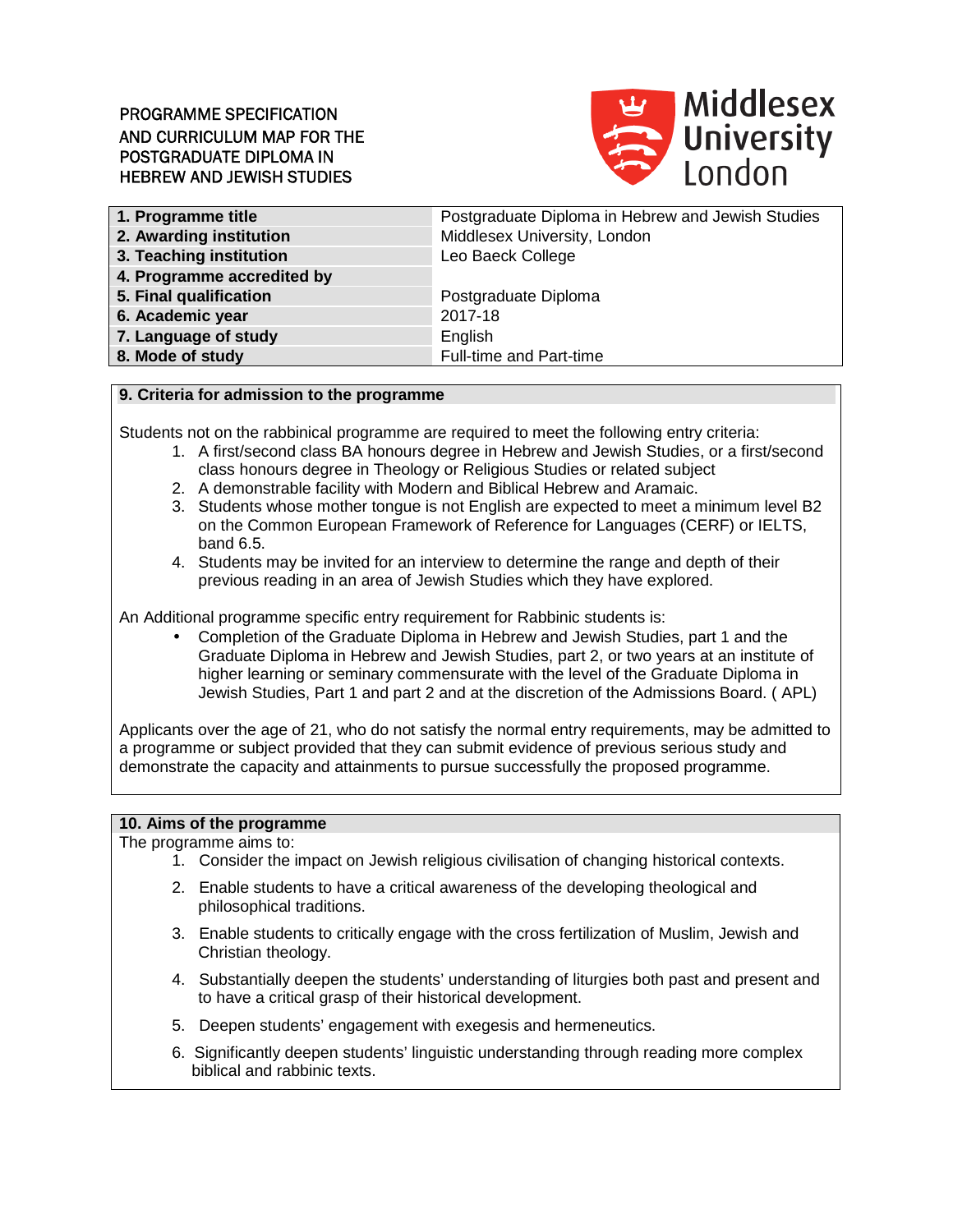| 11. Programme outcomes                                                                                                                                  |                                                                                                                                                                                                                                                                                                      |  |  |  |  |  |  |  |  |  |  |  |
|---------------------------------------------------------------------------------------------------------------------------------------------------------|------------------------------------------------------------------------------------------------------------------------------------------------------------------------------------------------------------------------------------------------------------------------------------------------------|--|--|--|--|--|--|--|--|--|--|--|
| A. Knowledge and understanding                                                                                                                          | <b>Teaching/learning methods</b>                                                                                                                                                                                                                                                                     |  |  |  |  |  |  |  |  |  |  |  |
| On completion of this programme the successful                                                                                                          | Students gain knowledge and understanding                                                                                                                                                                                                                                                            |  |  |  |  |  |  |  |  |  |  |  |
| student will have knowledge and understanding                                                                                                           | through                                                                                                                                                                                                                                                                                              |  |  |  |  |  |  |  |  |  |  |  |
| of:                                                                                                                                                     |                                                                                                                                                                                                                                                                                                      |  |  |  |  |  |  |  |  |  |  |  |
| 1. The particularities and overlaps of the<br>different kinds of rabbinic texts<br>throughout the entire range of such<br>texts.                        | Acquisition of A.1 is through the study of<br>classical rabbinic materials in the various<br>modules where this material is taught. In this<br>module students will not only study a wide                                                                                                            |  |  |  |  |  |  |  |  |  |  |  |
| 2. The influences of Islamic thought on the<br>two main streams of Judaism in the<br>Medieval period (Rabbanite and<br>Karaite).                        | array of classical sources in an intensive<br>setting, dealing with the full range of materials<br>and examining how they overlap and intersect<br>to create the complexity of the Jewish<br>interpretative tradition, but students will also                                                        |  |  |  |  |  |  |  |  |  |  |  |
| 3. How Greek thought influenced Jewish<br>thought through the medium of Arabic<br>translations.                                                         | have a specialist course in midrash. In this<br>course students will learn about numerous<br>textual traditions, the reappearance of                                                                                                                                                                 |  |  |  |  |  |  |  |  |  |  |  |
| 4. How to elucidate two distinct and<br>difficult genres of biblical writing, the<br>poetry of the Psalms and the<br>uniqueness of the prophetic voice. | particular midrashic themes and/or discourses<br>in multiple collections and discuss the ways in<br>which the midrashic tradition specifically<br>interacts with other classical materials.                                                                                                          |  |  |  |  |  |  |  |  |  |  |  |
| 5. How to appreciate and interrogate the<br>historical normative liturgy.                                                                               | Acquisition of A.2 is through the specific module<br>grounding students in the theology and wide                                                                                                                                                                                                     |  |  |  |  |  |  |  |  |  |  |  |
| 6. Hebrew and Aramaic (Biblical and<br>Rabbinic) at an advanced level.                                                                                  | array of writings of the foundational medieval<br>Jewish redactor of Jewish law and theologian,<br>Maimonides. This module will be<br>complemented by a history module in<br>Medieval Judaism, which grounds students in<br>the wider context of medieval Jewish thought<br>and history.             |  |  |  |  |  |  |  |  |  |  |  |
|                                                                                                                                                         | Acquisition of A.3 is through the teaching of the<br>particular ways in which Greek thought<br>informed and influenced the work of<br>Maimonides and other medieval Jewish<br>exegetes.                                                                                                              |  |  |  |  |  |  |  |  |  |  |  |
|                                                                                                                                                         | Acquisition of A.4 is through the modules on the<br>Psalms, with a central interest in the genre of<br>poetry as it elucidates this literature, and the<br>Prophets, with a particular focus on the<br>variety of prophets in this section of the<br>Hebrew Bible.                                   |  |  |  |  |  |  |  |  |  |  |  |
|                                                                                                                                                         | Acquisition of A.5 is through students learning<br>about both the history and structure of<br>traditional Jewish liturgy and how that liturgy<br>is adapted and transformed in contemporary<br>settings, particularly in the progressive<br>communities to which Leo Baeck College is<br>affiliated. |  |  |  |  |  |  |  |  |  |  |  |
|                                                                                                                                                         | Acquisition of A.6 is through working with                                                                                                                                                                                                                                                           |  |  |  |  |  |  |  |  |  |  |  |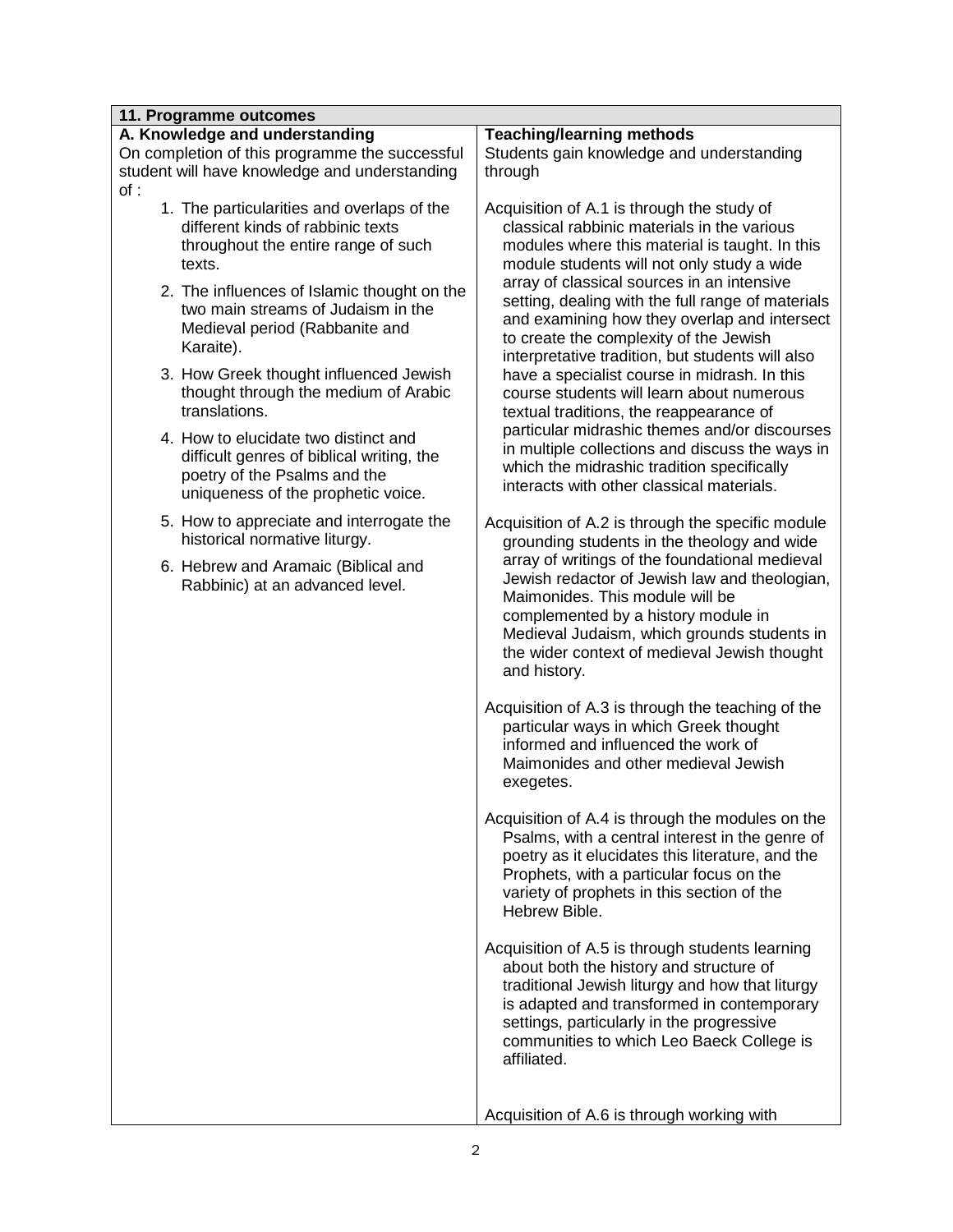|    |                                                                                                                        | advanced texts in the modules in Rabbinic<br>literature, Midrash, Psalms and Prophets.<br><b>Assessment Method</b><br>Students' knowledge and understanding is<br>assessed by:<br>Student translations and analysis A1, A6<br>Exam A1, A6<br>Short essays A1, A2, A3, A6<br>Essays A1, A2, A34, A4, A5, A6<br>Presentation A1, A4, A6<br>Sermon A4<br>Prepared Participation A4, A6 |
|----|------------------------------------------------------------------------------------------------------------------------|-------------------------------------------------------------------------------------------------------------------------------------------------------------------------------------------------------------------------------------------------------------------------------------------------------------------------------------------------------------------------------------|
|    | <b>B. Cognitive (thinking) skills</b>                                                                                  | <b>Teaching/learning methods</b>                                                                                                                                                                                                                                                                                                                                                    |
|    | On completion of this programme the successful                                                                         | Students learn cognitive skills through:                                                                                                                                                                                                                                                                                                                                            |
| 1. | student will be able to:<br>Use rabbinic hermeneutic codes in<br>conjunction with contemporary critical<br>approaches. | Acquisition of B.1 is obtained through all of the<br>modules dealing with classical rabbinic<br>materials, where in depth understanding of                                                                                                                                                                                                                                          |
| 2. | Identify and solve problems; including<br>asking the right questions.                                                  | rabbinic hermeneutics is a fundamental part<br>of dealing with these materials. In addition all<br>these modules require students to develop an                                                                                                                                                                                                                                     |
| 3. | The ability to construct and present a<br>coherent and well-structured piece of<br>academic writing.                   | understanding of the contemporary critical<br>approaches to dealing with these materials.                                                                                                                                                                                                                                                                                           |
| 4. | Ability to use both synchronic and<br>diachronic critical methodologies<br>separately and/or in tandem.                | Acquisition of B.2 and B.3 is obtained in all<br>modules. Problem solving and asking relevant<br>questions is a key rabbinic skill set that is<br>developed across all areas. In addition, the                                                                                                                                                                                      |
| 5. | Develop the capacity to reflect upon his<br>or her own intellectual affinities.                                        | assessment methods in this module are all<br>geared towards increasing students'<br>proficiency in writing in order to help prepare<br>students for the MA in Applied Rabbinic<br>Theology, where students will need to write a<br>dissertation.                                                                                                                                    |
|    |                                                                                                                        | Acquisition of B.4 is obtained in all of the<br>historically oriented modules as well as those<br>dealing with classical rabbinic materials where<br>questions of historiography are core.                                                                                                                                                                                          |
|    |                                                                                                                        | Acquisition of B.5 is through engagement with<br>modules where students are asked to develop<br>their own ideas, opinions and creative output<br>through engaging deeply with core materials<br>such as liturgy, theology and rabbinic texts.                                                                                                                                       |
|    |                                                                                                                        | <b>Assessment Method</b><br>Students' cognitive skills are demonstrated in<br>class discussions and prepared participation as<br>well as in assessments such as presentations,<br>sermon, short essays and long essays.                                                                                                                                                             |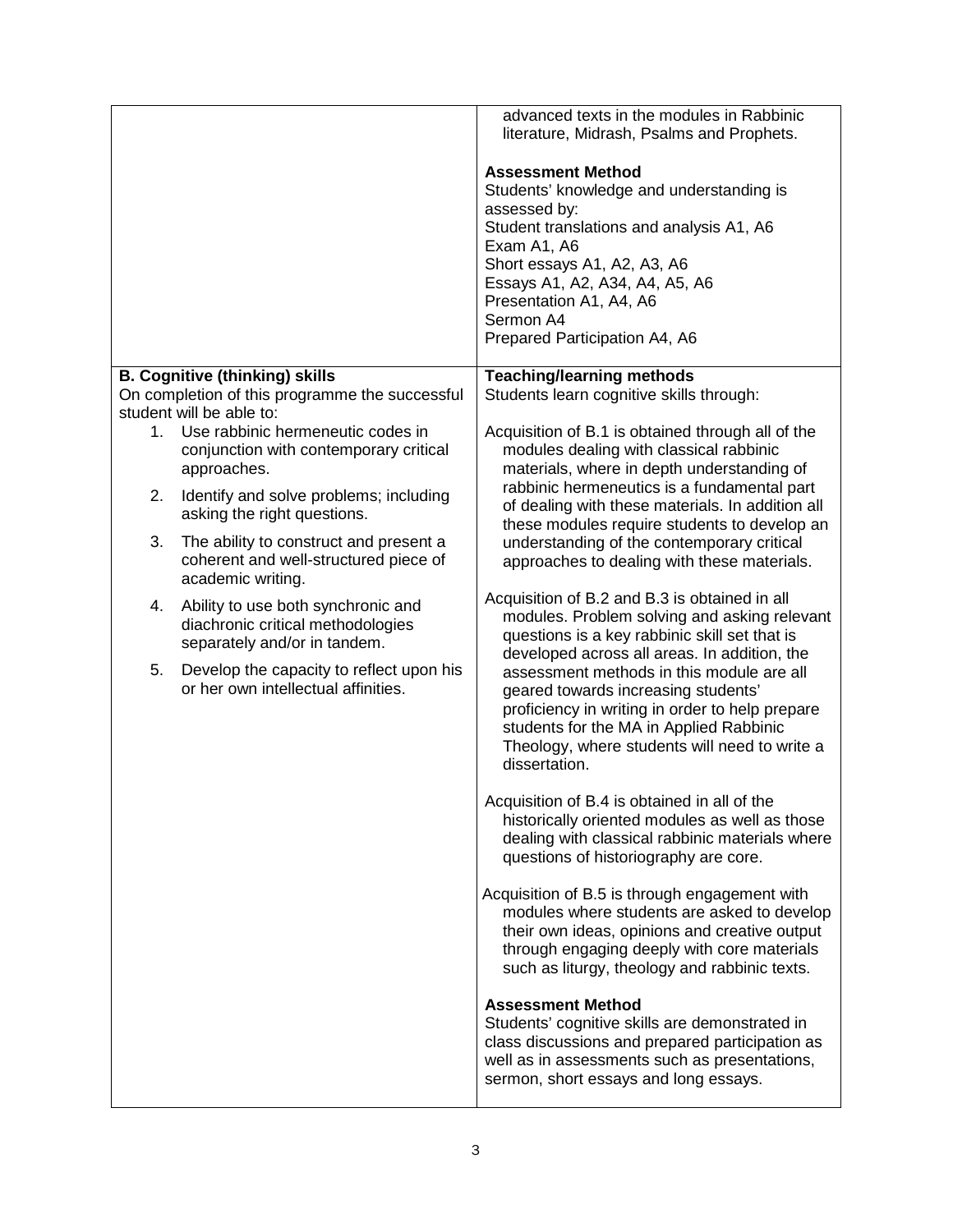|                                                                                          | Student translations and analysis B1, B2, B5<br>Exam B1, B2, B5<br>Short essays B1, B2, B3, B4<br>Essays B1, B2, B3, B4, B5<br>Presentation B1, B2, B4, B5<br>Sermon B2, B3, B5<br><b>Prepared Participation B2</b> |
|------------------------------------------------------------------------------------------|---------------------------------------------------------------------------------------------------------------------------------------------------------------------------------------------------------------------|
| <b>C. Practical skills</b>                                                               | <b>Teaching/learning methods</b>                                                                                                                                                                                    |
| On completion of the programme the successful                                            | Students learn practical skills through:                                                                                                                                                                            |
| student will be able to:                                                                 |                                                                                                                                                                                                                     |
| 1. Apply acquired linguistic and / or critical<br>skills to unfamiliar textual material. | Acquisition of C1 is achieved through exercises<br>in class and in summative assessments. This<br>occurs in the Liturgy, Rabbinics and Bible                                                                        |
| 2. Source, sort and deal with a variety of                                               | modules).                                                                                                                                                                                                           |
| original source materials, especially                                                    |                                                                                                                                                                                                                     |
| primary source materials in Hebrew and                                                   | Acquisition of C.2 is achieved in all of the                                                                                                                                                                        |
| Aramaic.                                                                                 | modules dealing with original language<br>materials including liturgy, Bible and rabbinic                                                                                                                           |
| 3. Apply linguistic, philosophical, literary and                                         | literature.                                                                                                                                                                                                         |
| historical concepts and methods at an<br>advanced level, employing reputable             |                                                                                                                                                                                                                     |
| scholarly sources and methods.                                                           | Acquisition of C.3 and C.4 is obtained in all                                                                                                                                                                       |
|                                                                                          | modules as fundamental principles                                                                                                                                                                                   |
| 4. Engage critically in constructive dialogue.                                           | underpinning the teaching across all areas of<br>work.                                                                                                                                                              |
|                                                                                          |                                                                                                                                                                                                                     |
|                                                                                          |                                                                                                                                                                                                                     |
|                                                                                          | <b>Assessment Method</b>                                                                                                                                                                                            |
|                                                                                          | Students' practical skills are assessed by                                                                                                                                                                          |
|                                                                                          | prepared participation in class as well as<br>presentations and written work.                                                                                                                                       |
|                                                                                          | Student translations and analysis C1, C2, C3, C4                                                                                                                                                                    |
|                                                                                          | Exam C1,C3                                                                                                                                                                                                          |
|                                                                                          | Short essays C1, C2, C3, C4                                                                                                                                                                                         |
|                                                                                          | Essays C1, C2, C3, C4                                                                                                                                                                                               |
|                                                                                          | Presentation C1, C2, C3, C4<br>Sermon C1, C2, C3, C4                                                                                                                                                                |
|                                                                                          | Prepared Participation C1, C2, C3                                                                                                                                                                                   |
|                                                                                          |                                                                                                                                                                                                                     |
|                                                                                          |                                                                                                                                                                                                                     |

# **12. Programme structure (levels, modules, credits and progression requirements)**

#### **12. 1 Overall structure of the programme**

The postgraduate Diploma in Hebrew and Jewish Studies is designed to take one year full-time or two years part-time. It forms a natural progression from the Graduate Diploma in Hebrew and Jewish Studies, Part 2. The modules on the award are all at Level 7 and add up to a total of 120 credits. (There is no dissertation). All the modules are compulsory but students who have studied relevant modules elsewhere may request to have prior learning accredited. All semester-long modules can be taught either in the first or second semester. This award is a requirement for those students wishing to progress onto the MA in Applied Rabbinic Theology as part of their studies towards Ordination.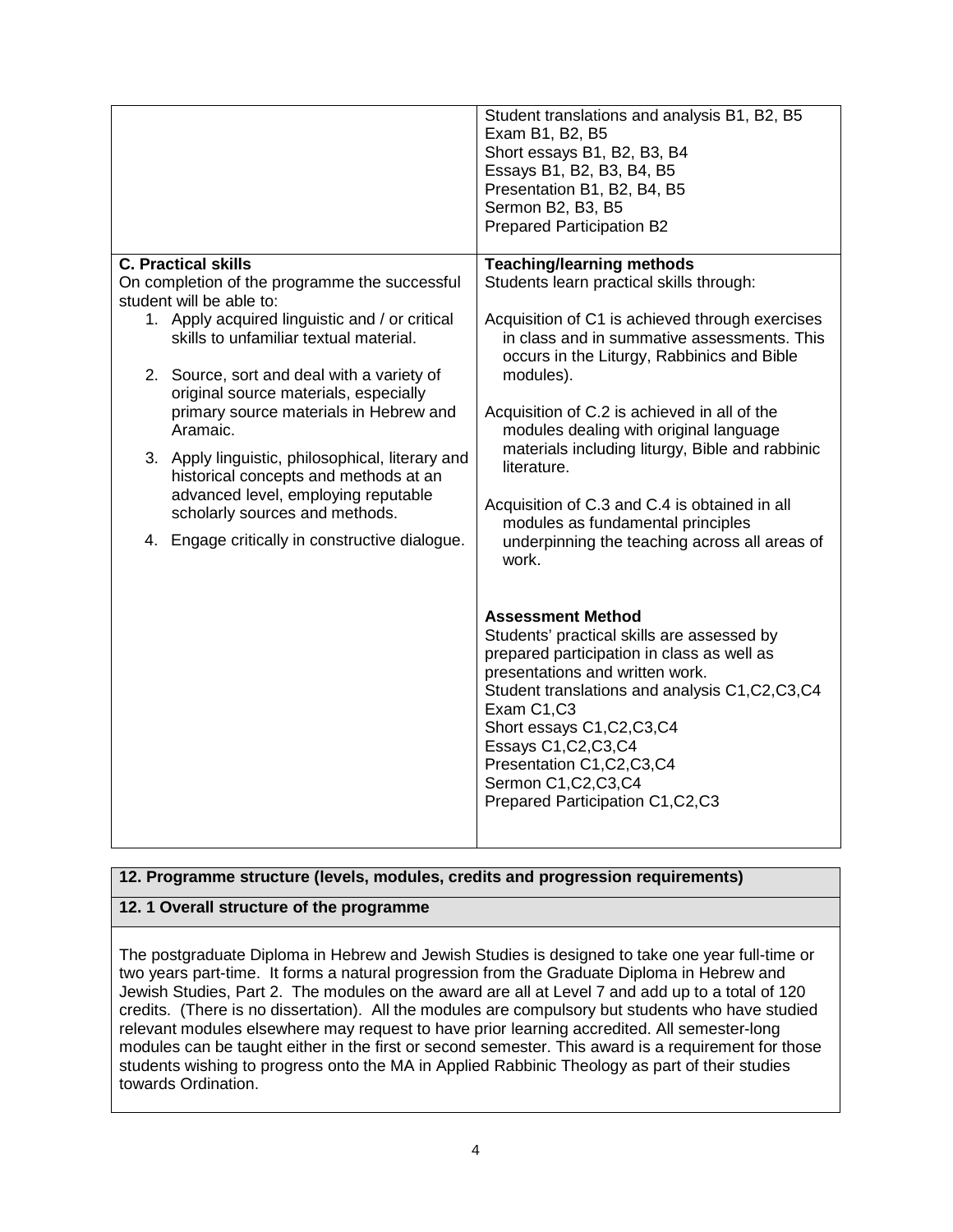

| 12.2 Levels and modules                                                                                                                                                                                                                                                                                                                                                 |                 |                                           |  |  |  |  |  |  |  |  |  |  |  |  |
|-------------------------------------------------------------------------------------------------------------------------------------------------------------------------------------------------------------------------------------------------------------------------------------------------------------------------------------------------------------------------|-----------------|-------------------------------------------|--|--|--|--|--|--|--|--|--|--|--|--|
| Starting in academic year 2010/11 the University is changing the way it references modules<br>to state the level of study in which these are delivered. This is to comply with the national<br>Framework for Higher Education Qualifications. This implementation will be a gradual<br>process whilst records are updated. Therefore the old coding is bracketed below. |                 |                                           |  |  |  |  |  |  |  |  |  |  |  |  |
| Level 7                                                                                                                                                                                                                                                                                                                                                                 |                 |                                           |  |  |  |  |  |  |  |  |  |  |  |  |
| <b>COMPULSORY</b>                                                                                                                                                                                                                                                                                                                                                       | <b>OPTIONAL</b> | <b>PROGRESSION</b><br><b>REQUIREMENTS</b> |  |  |  |  |  |  |  |  |  |  |  |  |
| Students must take all of the<br>following:                                                                                                                                                                                                                                                                                                                             |                 |                                           |  |  |  |  |  |  |  |  |  |  |  |  |
| JS7102 Introduction to<br><b>Maimonides</b><br>JS7103 Worlds of Medieval<br>Judaism<br>JS7104 Traditional and<br>Progressive Liturgy<br>JS7105 Liturgy: History and<br><b>Structure</b><br>JS7106 Topics in Rabbinic<br>Literature<br>JS7107 Midrash<br><b>JS7108 Advanced Rabbinic</b><br>Literature<br>JS7109 Psalms<br>JS7110 The Prophets                           |                 |                                           |  |  |  |  |  |  |  |  |  |  |  |  |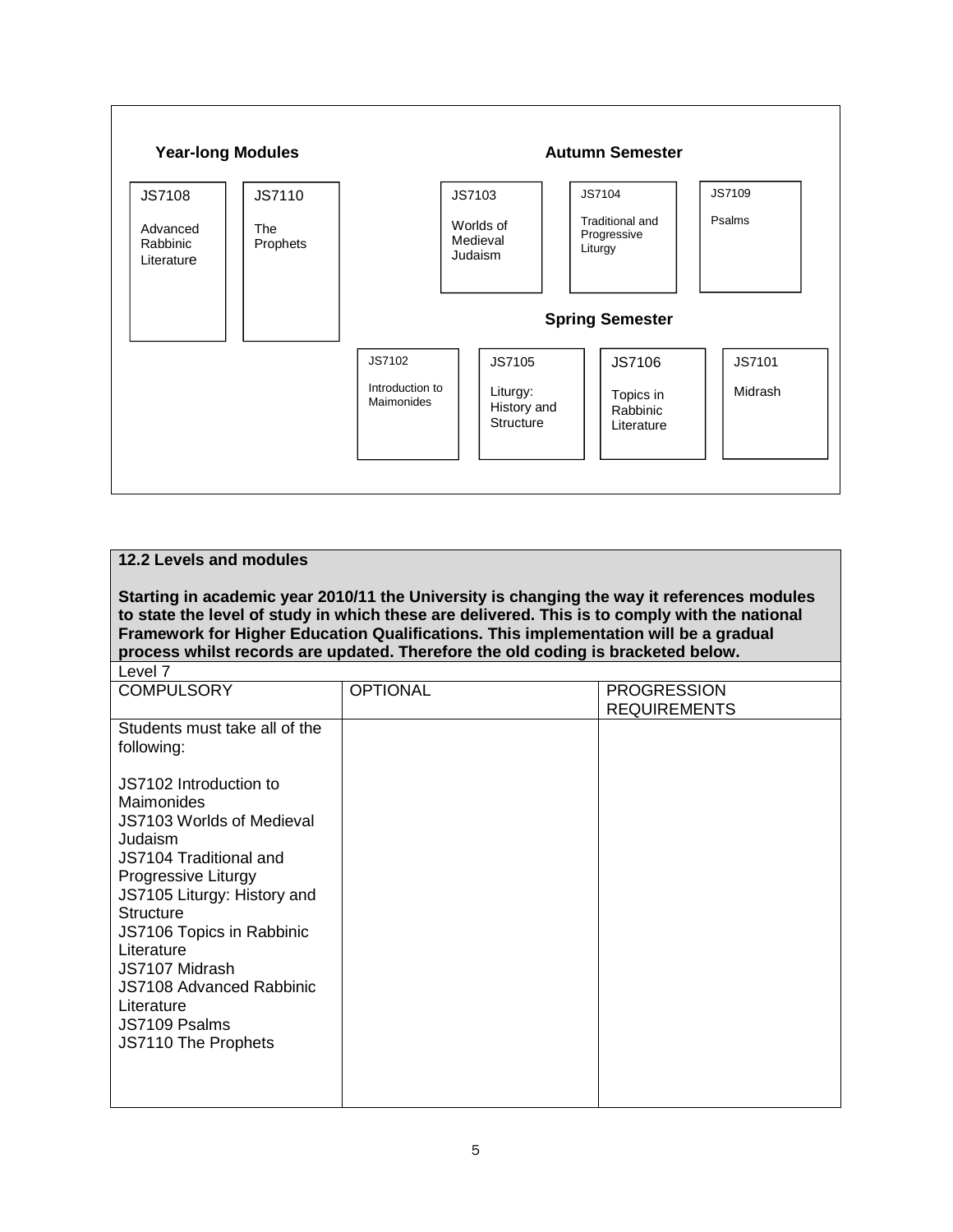| 12.3 Non-compensatable modules (note statement in 12.2 regarding FHEQ levels) |                                       |  |  |  |  |  |  |  |  |  |  |
|-------------------------------------------------------------------------------|---------------------------------------|--|--|--|--|--|--|--|--|--|--|
| <b>Module level</b>                                                           | Module code                           |  |  |  |  |  |  |  |  |  |  |
|                                                                               | All the modules are non-compensatable |  |  |  |  |  |  |  |  |  |  |
|                                                                               |                                       |  |  |  |  |  |  |  |  |  |  |

# **13. A curriculum map relating learning outcomes to modules**

**See Curriculum Map attached** 

#### **14. Information about assessment regulations**

**Leo Baeck College will be following the assessment regulations of the University of Middlesex** 

#### **15. Future careers (if applicable)**

The Postgraduate Diploma in Hebrew and Jewish Studies is integrated with a vocational programme which seeks to achieve a synthesis between the theoretical and the practical. In the Postgraduate Diploma students will acquire further specialist skills, which will enable them to fulfil aspects of the role of the congregational rabbi in a broader context.

Once ordained, nearly all students find employment in the communities in this country or Progressive Communities around the world. This record is assisted by the close network of contacts which exist between the College, the two Movements, the Rabbinic Conference and the Assembly of Reform Rabbis, UK (the later are the associations of rabbis of the two movements).

| 16. JACS code (or other relevant coding<br>system) |                                |
|----------------------------------------------------|--------------------------------|
| 17. Relevant QAA subject benchmark<br>group(s)     | Theology and Religious Studies |

#### **18. Reference points**

The College's reference points include: The QAA Framework for Higher Education Qualifications The QAA Quality Code The subject benchmark in Theology and Religious Studies The academic practice at other sister seminaries such as Hebrew Union College – Jewish Institute for Religion and the Jewish Theological Seminary in the USA.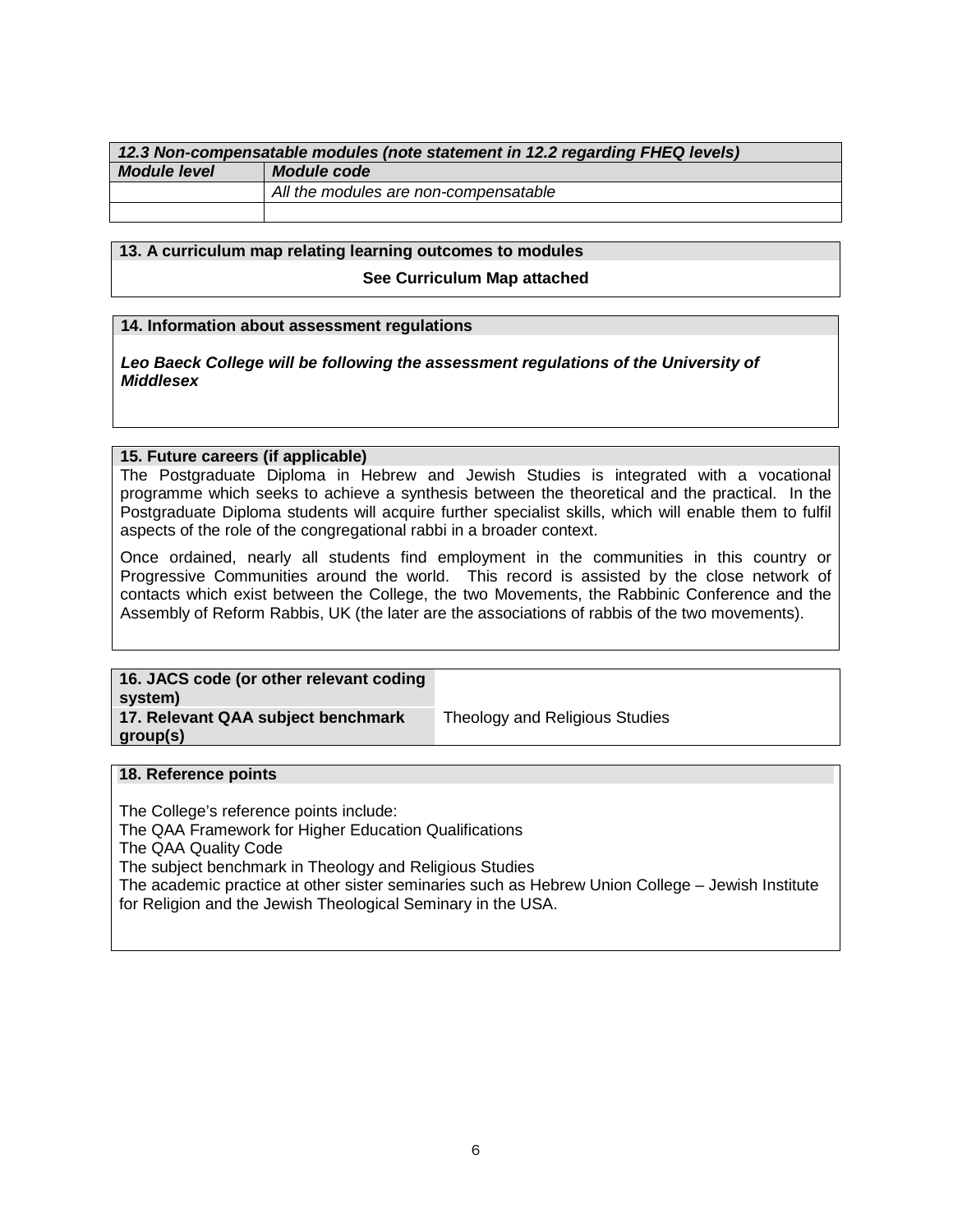# **Curriculum map for Postgraduate Diploma in Hebrew and Jewish Studies**

 This section shows the highest level at which programme outcomes are to be achieved by all graduates, and maps programme learning outcomes against the modules in which they are assessed.

# **Programme learning outcomes**

|                | Knowledge and understanding                                                                                                                    |                | <b>Practical skills</b>                                                                                                                                         |
|----------------|------------------------------------------------------------------------------------------------------------------------------------------------|----------------|-----------------------------------------------------------------------------------------------------------------------------------------------------------------|
| A <sub>1</sub> | The particularities and overlaps of the different kinds of rabbinic<br>texts throughout the entire range of such texts.                        | C <sub>1</sub> | Apply acquired linguistic and critical skills to<br>unfamiliar textual material.                                                                                |
| A <sub>2</sub> | The influences of Islamic thought on the two main streams of<br>Judaism in the Medieval period (Rabbinate and Karaite).                        | C <sub>2</sub> | Source, sort and deal with a variety of original<br>source materials, especially primary source<br>materials in Hebrew and Aramaic.                             |
| A <sub>3</sub> | How Greek thought influenced Jewish thought through the medium<br>of Arabic translations.                                                      | C <sub>3</sub> | Apply linguistic, philosophical, literary and historical<br>concepts and methods at an advanced level,<br>employing reputable scholarly sources and<br>methods. |
| A4             | How to elucidate two distinct and difficult genres of Biblical writing,<br>the poetry of the Psalms and the uniqueness of the prophetic voice. | C <sub>4</sub> | Engage critically in constructive dialogue.                                                                                                                     |
| A <sub>5</sub> | How to appreciate and interrogate the historical normative liturgy.                                                                            | C <sub>5</sub> |                                                                                                                                                                 |
| A6             | Hebrew and Aramaic (Biblical and Rabbinic) at an advanced level.                                                                               | C <sub>6</sub> |                                                                                                                                                                 |
| A7             |                                                                                                                                                | C7             |                                                                                                                                                                 |
|                | Cognitive skills                                                                                                                               |                | <b>Graduate Skills</b>                                                                                                                                          |
| <b>B1</b>      | Use rabbinic hermeneutic codes in conjunction with contemporary<br>critical approaches.                                                        | D <sub>1</sub> |                                                                                                                                                                 |
| <b>B2</b>      | Identify and solve problems; including asking the right questions.                                                                             | D <sub>2</sub> |                                                                                                                                                                 |
| B <sub>3</sub> | The ability to construct and present a coherent and well-structured<br>piece of academic writing.                                              | D <sub>3</sub> |                                                                                                                                                                 |
| <b>B4</b>      | Ability to use both synchronic and diachronic critical methodologies<br>separately and/or in tandem.                                           | D <sub>4</sub> |                                                                                                                                                                 |
| B <sub>5</sub> | Develop the capacity to reflect upon their own intellectual affinities.                                                                        | D <sub>5</sub> |                                                                                                                                                                 |